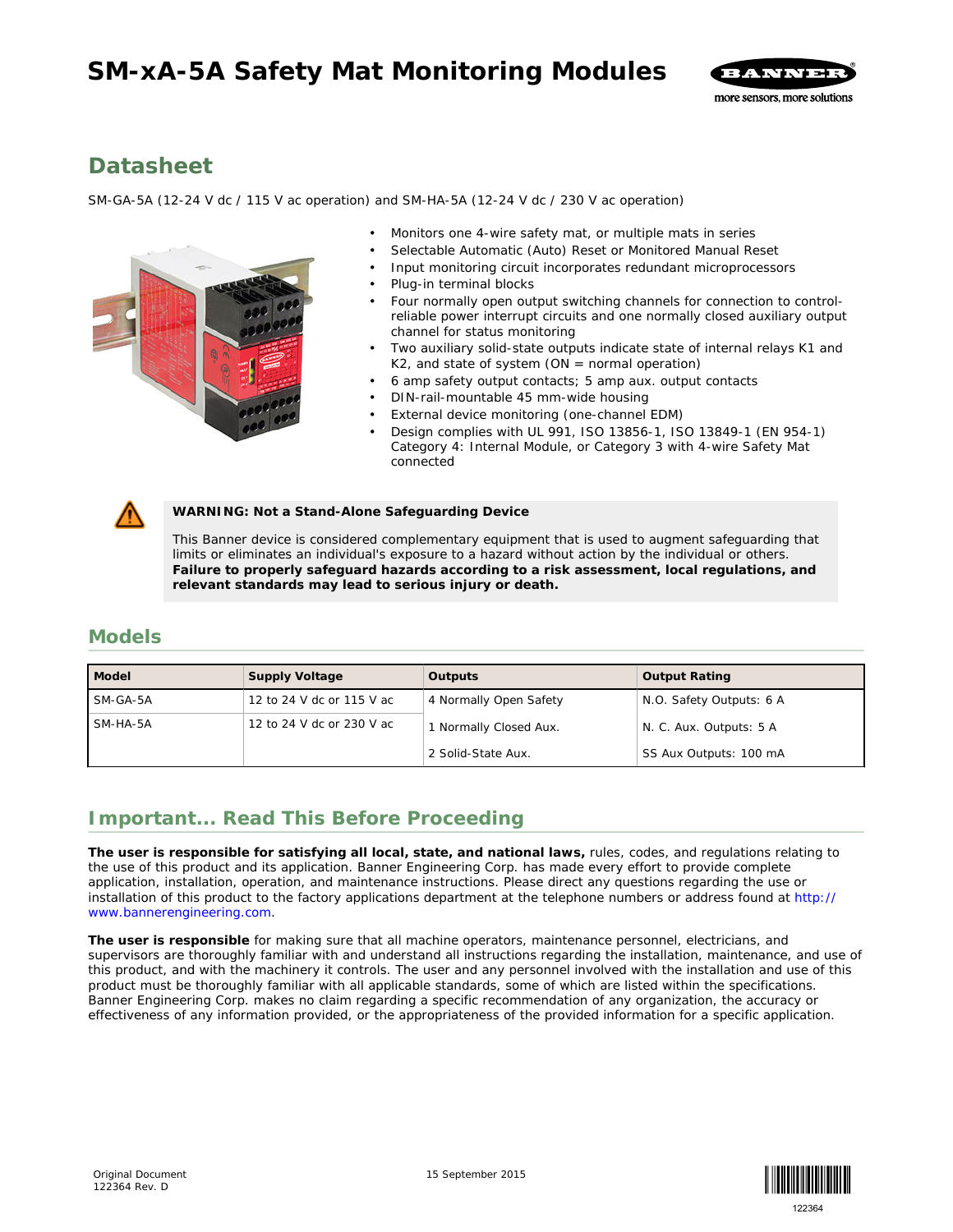## **Overview**

Ø

resistors).

Safety Mat Monitor Modules SM-GA-5A and SM-HA-5A (the "Safety Module") are used to verify the proper operation of 4 wire presence-sensing switching mats (sensors).

Multiple mats may be switched in series to one Safety Module. The Safety Module provides the redundant safety outputs required for creating a control-reliable safety circuit. The Safety Module has two functions:

- To monitor the conductive elements (plates) and the wiring of one or more safety mat(s) for failures and prevent the machine from restarting if any mat or the Module fails
- To provide a reset routine after the operator steps off the safety mat. This prevents the controlled machinery from restarting automatically after the mat is cleared. This necessary reset/restart function is required by ANSI B11 and ANSI NFPA 79 machine safety standards. If the Module is used in auto-reset mode, the reset/ restart function must be provided by the machine control system

**NOTE:** The Safety Module is not designed to monitor 2 wire mats, bumpers, or edges (with or without sensing



*Figure 1. Indicator and Terminal Locations*

In operation, the Safety Module monitors the conductive elements (plates) of the pressure-sensitive mat for shorting of those elements (that is, when the mat is stepped on) and certain faults, such as shorts to other sources of power or ground (0 V), or open connecting wires. With a +24 V dc supply, Channel 1 (S11-S12) supplies > 20 V dc that is pulsed low and Channel 2 (S21-S22) supplies < 2 V that is pulsed high; when these two channels are shorted together, the safety output contacts open (13-14, 23-24, 33-34, and 43-44).

If a fault is detected, the Module will lock out, open its safety outputs, and indicate the problem on its LED display, which can be diagnosed by using the troubleshooting table in this document. After repairing the fault, step on the mat and off it again to clear the lockout condition (or cycle power). If the fault has been cleared and no other faults exist, the Fault LED turns OFF and the Module can be reset (if configured for Auto Reset, the safety outputs will turn ON immediately).

The output relays energize automatically if the Module is wired for Auto Reset mode, all sensors are clear, all faults are removed or corrected, and power is applied. The Module requires a manual reset if it is wired for Manual Reset mode.

#### **Application of Pressure-Sensitive Mats and Floors**

Pressure-sensitive mats and pressure-sensitive floors must meet the requirements of the category and performance level for which they are specified and marked. These requirements are defined in ISO 13849-1 (EN 954-1).

The Safety Module is designed to monitor 4-wire safety mats; it is not recommended to use two-wire devices (mats, sensing edges, etc., with two wires and a "sensing" resistor). While the Module internally meets or exceeds ISO 13849-1 (EN 954-1) Category 4 requirements, the overall safety circuit performance is determined by the mat(s) or other sensor(s) connected to the Module.



#### **WARNING: Application of Safety Mats**

Safety Mat application requirements vary for the level of control reliability or category and performance level as described by ISO 13849-1 (EN 954-1) and ISO 13856. While Banner Engineering always recommends the highest level of safety in any application, **the user is responsible to safely install, operate, and maintain each safety system per the manufacturer's recommendations and comply with all relevant laws and regulations.**

**Do not use safety mats as a tripping device to initiate machine motion** (such as in a presencesensing device initiation application), due to the possibility of unexpected start or re-start of the machine cycle resulting from failure(s) within the mat and the interconnect cabling.

**Do not use a safety mat to enable or provide the means to allow the machine control to start hazardous motion by simply standing on the safety mat** (for example, at a control station). This type of application uses reverse/negative logic and certain failures (for example, loss of power to the Module) can result in a false enable signal.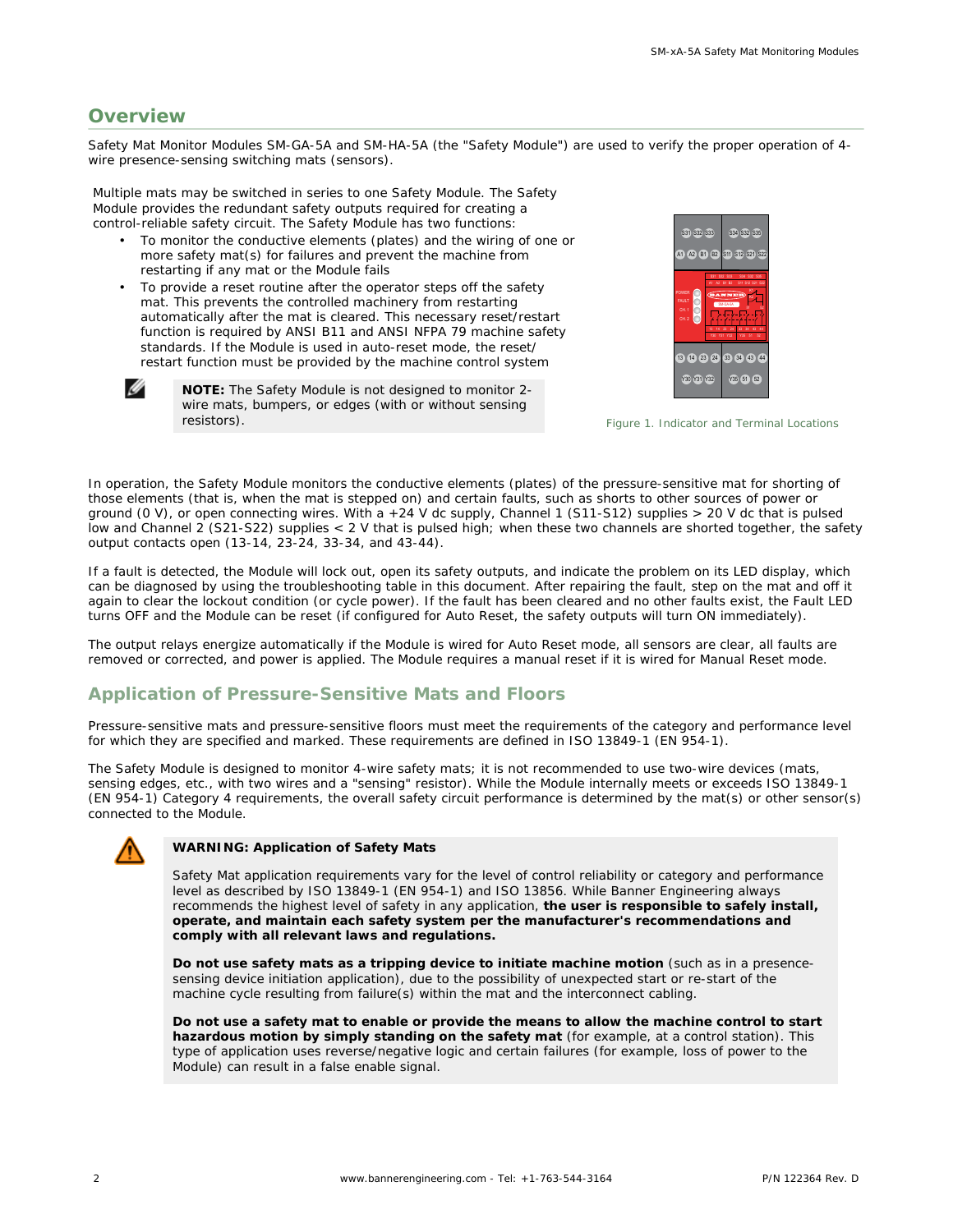## **Safety Circuit Integrity and ISO 13849-1 Safety Circuit Principles**

Safety circuits involve the safety-related functions of a machine that minimize the level of risk of harm. These safetyrelated functions can prevent initiation, or they can stop or remove a hazard. The failure of a safety-related function or its associated safety circuit usually results in an increased risk of harm.

The integrity of a safety circuit depends on several factors, including fault tolerance, risk reduction, reliable and well-tried components, well-tried safety principles, and other design considerations.

Depending on the level of risk associated with the machine or its operation, an appropriate level of safety circuit integrity (performance) must be incorporated into its design. Standards that detail safety performance levels include ANSI B11.19 Performance Criteria for Safeguarding and ISO 13849-1 Safety-Related Parts of a Control System.

## **Safety Circuit Integrity Levels**

Safety circuits in International and European standards have been segmented into Categories and Performance Levels, depending on their ability to maintain their integrity in the event of a failure and the statistical likelihood of that failure. ISO 13849-1 details safety circuit integrity by describing circuit architecture/structure (Categories) and the required performance level (PL) of safety functions under foreseeable conditions.

In the United States, the typical level of safety circuit integrity has been called "Control Reliability". Control Reliability typically incorporates redundant control and self-checking circuitry and has been loosely equated to ISO 13849-1 Category 3 or 4 and/or Performance Level "d" or "e" (see ANSI B11.19).

Perform a risk assessment to ensure appropriate application, interfacing/hookup, and risk reduction (see ANSI B11.0 or ISO 12100). The risk assessment must be performed to determine the appropriate safety circuit integrity in order to ensure that the expected risk reduction is achieved. This risk assessment must take into account all local regulations and relevant standards, such as U.S. Control Reliability or European "C" level standards.

#### **Fault Exclusion**

An important concept within the requirements of ISO 13849-1 is the probability of the occurrence of a failure, which can be reduced using a technique termed "fault exclusion." The rationale assumes that the possibility of certain well-defined failure(s) can be reduced via design, installation, or technical improbability to a point where the resulting fault(s) can be, for the most part, disregarded—that is, "excluded" in the evaluation.

Fault exclusion is a tool a designer can use during the development of the safety-related part of the control system and the risk assessment process. Fault exclusion allows the designer to design out the possibility of various failures and justify it through the risk assessment process to meet the requirements of ISO 13849-1/-2.

## **Safety Mat Requirements**



**WARNING: Risk Assesment**

The level of safety circuit integrity can be greatly affected by the design and installation of the safety devices and the means of interfacing of those devices. **A risk assessment must be performed to determine the appropriate level of safety circuit integrity to ensure the expected risk reduction is achieved and all relevant regulations and standards are complied with.**

The following are minimum requirements for the design, construction, and installation of four-wire safety mat sensor(s) to be interfaced with the SM-xA-5A Module. These requirements are a summary of standards ISO 13856-1 and ANSI/B11.19. Review all relevant applicable regulations and standards and apply the Module and any sensors in full compliance.

#### **Design and Constructions**

The safety mat system [Safety Module, sensor(s), and any additional devices] must have a response time that is fast enough (less than 100 to 200 ms, depending on the relevant standard) to reduce the possibility of an individual stepping lightly and quickly over the mat's sensing surface, without being detected.

For a safety mat system, the minimum object sensitivity of the sensor must detect, at a minimum, a 30 kg (66 lb.) weight on an 80 mm (3.125 in) diameter circular disk test piece, anywhere on the mat's sensing surface, including at joints and junctions. The effective sensing surface or area must be identifiable and can comprise one or more sensors. The safety mat supplier should state this minimum weight and diameter as the minimum object sensitivity of the sensor.

User adjustments to actuating force and response time are not allowed (ISO 13856-1). The sensor should be manufactured to prevent any reasonably foreseeable failures (for example, oxidation of the contact elements) which could cause a loss in sensitivity.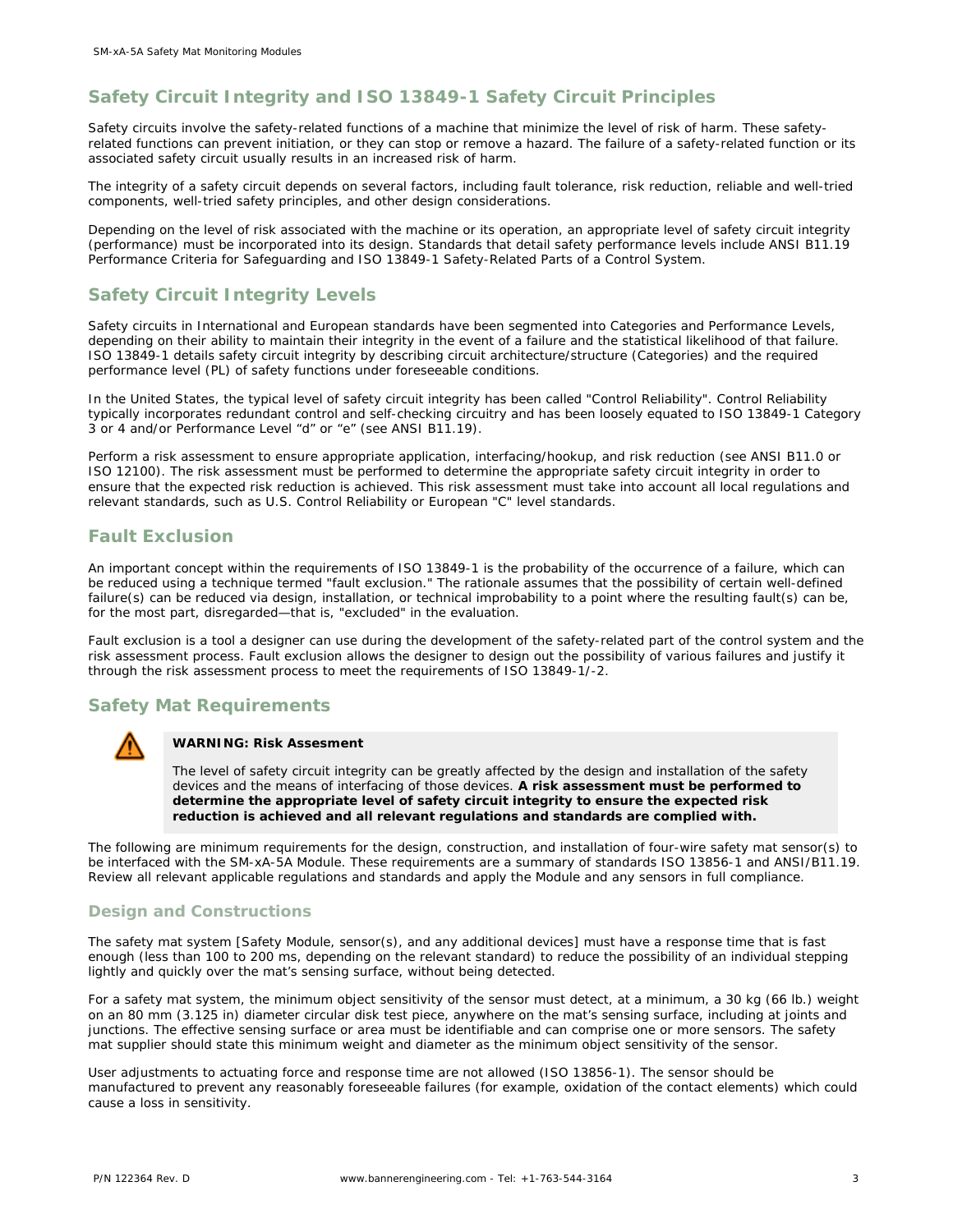The sensor must meet a minimum environmental rating of IP54. When the sensor is specified for immersion in water, the sensor's minimum environmental rating must be IP67. Special attention may be required to the interconnect cabling; wicking action may result in the ingress of liquid into the mat, possibly causing loss of sensor sensitivity. The termination of the interconnect cabling may need to be located in an enclosure that has an appropriate environmental rating.

The sensor must not be adversely affected by the environmental conditions for which the system is intended. The effects on the sensor of liquids and other substances which can be expected must be taken into account. For example, long-term exposure to some liquids can cause degradation or swelling of the sensor's housing material, resulting in an unsafe condition.

The sensor's top surface should be a lifetime non-slip design, or otherwise minimize the possibility of slipping, under the expected operating conditions.

The four-wire connection between the Module interconnect cables and the sensor must withstand dragging or carrying the sensor by its cable without failing in an unsafe manner (for example, broken connections due to sharp pulls, steady pulls, or continuous flexing). If not, an alternate means must be employed to avoid such a failure, for example, a cable which disconnects without damage and results in a safe situation.

#### **Installation**

The mounting surface quality and preparation for the sensor must meet the requirements stated by the sensor's manufacturer. Irregularities in the floor (or other mounting surfaces) may impair the function of the sensor and therefore should be reduced to an acceptable minimum.

The mounting surface should be level and clean. Avoid the collection of fluids under or around the sensor. Prevent the risk of failure due to build-up of dirt, turning-chips, or other material under the sensor(s) or the associated hardware. Give special consideration to joints between sensors to ensure that foreign material does not migrate under or into the sensor.

Immediately repair or replace any damage (for example, cuts, tears, wear, or punctures) to the outer insulating jacket of the interconnect cable (in the presence of fluids) or to any part of the exterior of the sensor. Ingress of material (including dirt particles, insects, fluid, moisture, or turning-chips) which may be present near the mat can cause the sensor to corrode or to lose its sensitivity.

Routinely inspect and test the sensor(s) per the manufacturer's recommendations. Care must be taken not to exceed operational specifications (for example, the maximum number of switching operations).

Securely mount the sensor(s) to prevent inadvertent movement (creeping) or unauthorized removal. Methods include (but are not limited to) secured edging or trim, tamper-resistant or one-way fasteners, and recessed flooring or mounting surface, in addition to the size and weight of large mats.

Install the sensor(s) to minimize tripping hazards (particularly towards the hazard). A tripping hazard may exist when the difference in height of an adjacent horizontal surface is 4 mm (1/8 in) or more. Minimize tripping hazards at joints, junctions, edges, and when additional coverings are used. Methods include a ground-flush installation of the sensor, or a ramp that does not exceed 20° from horizontal. Use contrasting colors or markings to identify ramps and edges.

Size and position the safety mat system so that persons cannot enter the hazardous area without being detected, and can not reach the hazard before the hazardous conditions have ceased. Additional guards or safeguarding devices may be required to ensure that exposure to the hazard(s) is not possible by reaching over, under or around the device's sensing surface.

Take into account the possibility of easily stepping over the sensing surface without being detected. ANSI and international standards require a minimum depth of field of the sensor surface (the smallest distance between the edge of the mat and hazard) to be between 750 mm to 1200 mm (30 in to 48 in), depending on the application and the relevant standard. Prevent the possibility of stepping on machine supports or other physical objects to bypass or climb over the sensor.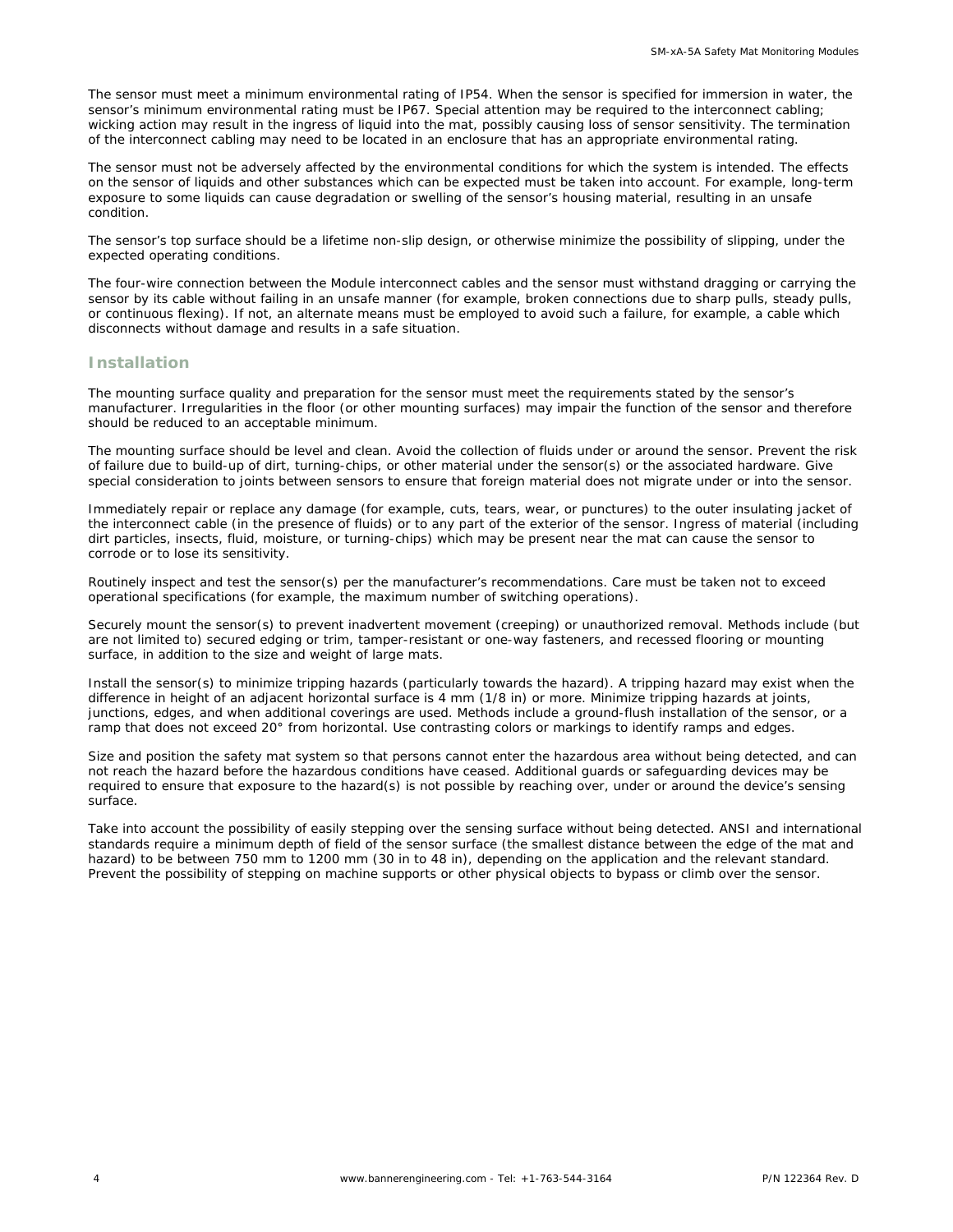#### **Separation Distance**

As a stand-alone safeguard, the sensor must be installed at a separation distance (safety distance) such that the exterior edge of the sensing surface is at or beyond the safety distance, unless solely used to prevent start/restart or solely used for clearance safeguarding (see ANSI B11.19).

The separation distance required for an application depends upon several factors, including the speed of the hand (or individual), the total system stopping time (which includes several response time components), and the depth penetration factor. The user must refer to the relevant standard to determine the appropriate distance or means to ensure that individuals can not be exposed to the hazard(s).

One formula used to calculate separation distance (Ds) is:

 $Ds = K \times (Ts + Tr) + Dpf$ 

where:

Ø

 $K =$  the OSHA-recommended hand speed constant of 1600 mm (63 in) per second (see NOTE below);

 $Ts =$  the overall stop time of the machine, measured from the application of the "stop" signal to the final ceasing of all motion (including stop times of all relevant control elements, and measured at maximum machine velocity).

 $Tr =$  the response time of the safety mat system: Module response time plus the response time of the sensor(s), as stated by the manufacturer.

 $Dpf = the added distance due to depth penetration factor: 1.2 m$ (48 in)



*Figure 2. Determining Separation Distance for the Safety Mat*

**NOTE:** The OSHA-recommended hand-speed constant (K) has been determined by various studies, and although these studies indicate speeds of 1600 mm (63 in) per second to more than 2540 mm (100 in) per second, they are not conclusive determinations. The employer should consider all factors, including the physical ability of the operator, when determining the value of K to be used.

If an individual can cross completely over the sensor and be no longer detected, supplemental safeguarding or other means should be used to prevent unexpected startup and exposure to a hazard. At a minimum, the safety mat system (or the machine control) must be manually reset and require re-initiation of the normal actuating means prior to the start or re-start of the machine cycle.

## **Mechanical Installation**

The Safety Module must be installed inside an enclosure.

It is not designed for exposed wiring. It is the user's responsibility to house the Safety Module in an enclosure with NEMA 3 (IEC IP54) rating, or better. The Safety Module mounts directly to standard 35 mm DIN rail.

**Heat Dissipation Considerations:** For reliable operation, ensure that the operating specifications are not exceeded. The enclosure must provide adequate heat dissipation, so that the air closely surrounding the Module does not exceed the maximum operating temperature stated in the Specifications. Methods to reduce heat build-up include venting, forced airflow (for example, exhaust fans), adequate enclosure exterior surface area, and spacing between modules and other sources of heat.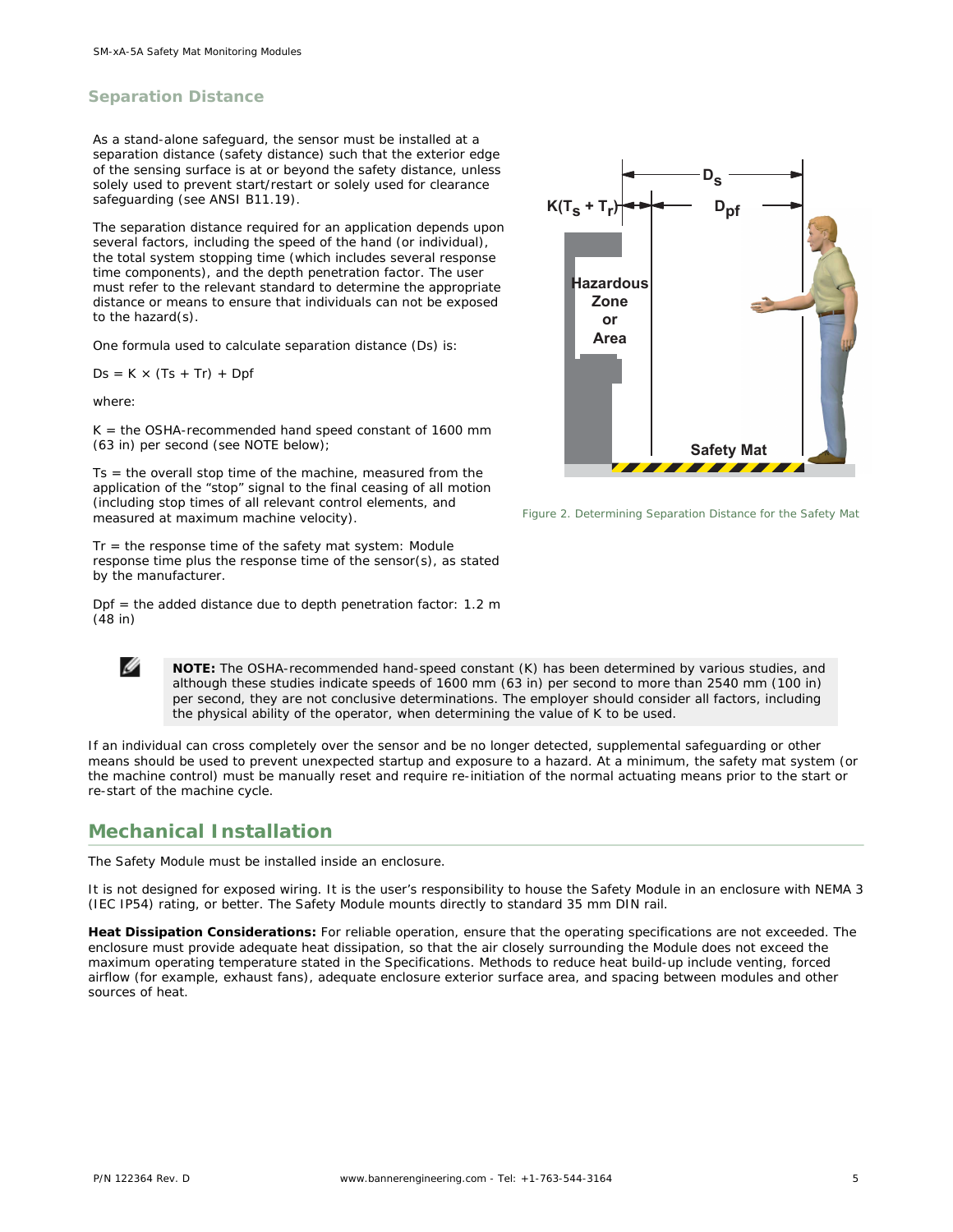## **Electrical Installation**



**WARNING: Shock Hazard and Hazardous Energy**

**Always disconnect power from the safety system (for example, device, module, interfacing, etc.) and the machine being controlled before making any connections or replacing any component.**

Electrical installation and wiring must be made by Qualified Personnel<sup>1</sup> and must comply with the relevant electrical standards and wiring codes, such as the NEC (National Electrical Code), ANSI NFPA79, or IEC 60204-1, and all applicable local standards and codes.

**Lockout/tagout procedures may be required.** Refer to OSHA 29CFR1910.147, ANSI Z244-1, ISO 14118, or the appropriate standard for controlling hazardous energy.

Electrical installation must be made by qualified personnel<sup>2</sup> and must comply with NEC (National Electrical Code), ANSI/ NFPA 79 or IEC/EN 60204-1, and all applicable local standards. It is not possible to give exact wiring instructions for a device that interfaces to a multitude of machine control configurations. The following guidelines are general in nature. Perform a risk assessment to ensure appropriate application, interfacing/hookup, and risk reduction (see ANSI B11.0 or ISO 12100).

The Safety Module is powered by either a 12-24 V dc supply at 4 W or an ac supply (115 V ac, model SM-GA-5A, or 230 V ac, model SM-HA-5A) at 7 VA. The sensor circuit, which monitors the conductive elements (plates) of the safety mat, consists of two channels (A and B) that issue a stop command (that is, open the safety outputs) when an individual steps onto the safety mat, shorting the two channels together.

It is not possible to give exact wiring instructions for a Safety Module that interfaces to a multitude of machine control configurations. The following guidelines are general in nature.

Since the Safety Module functions by detecting the short circuit between the channels, resistance to electrical current flow in the contact monitoring circuit impacts the operation and the safety of the system. Total resistance includes contact resistance of the internal mat contacts, the number of mats in the circuit, and the wire resistance of the interconnect cables and connections.

The only limitation on the number of mats that can be connected in series is the amount of resistance. The total resistance within each channel can not exceed 250 ohms when the Module is supplied by 24 V dc or an ac power supply, and no more than 25 ohms when the Module is supplied by 12 V dc.

The resistance between the channels when shorted together (that is, when an individual steps on the mat) can not exceed 150 ohms (24 V dc or an ac supply) or 10 ohms (12 V dc supply).



Ø

**WARNING: Multiple Safety Mats**

Whenever two or more safety mats are connected to the same Safety Mat Monitor Module, the corresponding conductive elements (plates) of all mats must be connected together in series, as shown in the hookup drawing. **Never connect the conductive elements (plates) of multiple safety mats in parallel; this defeats the ability of the Safety Module to detect open connection wires to each mat, which would create an unsafe condition that may result in serious injury or death.**

**NOTE:** NOTE: The minimum amount of time for the Module to detect a STOP condition is 15 milliseconds. This "recovery time" (OFF state) is required for the internal integrity tests to complete, allowing a reliable reset to occur. A lockout may occur if the Module is cycled too quickly. To clear the lockout, the inputs must be re-cycled, meeting the minimum recovery time requirements.

#### **Safety Mat Device Checkout - Prior to Module Connection**

Before connecting the safety mat to the Module, verify the installation does not exceed the maximum resistance specification. Check the mat with an ohmmeter to verify that none of the following values are exceeded.

<sup>1</sup> A person who, by possession of a recognized degree or certificate of professional training, or who, by extensive knowledge, training and experience, has

successfully demonstrated the ability to solve problems relating to the subject matter and work.<br><sup>2</sup> A person who, by possession of a recognized degree or certificate of professional training, or who, by extensive knowled successfully demonstrated the ability to solve problems relating to the subject matter and work.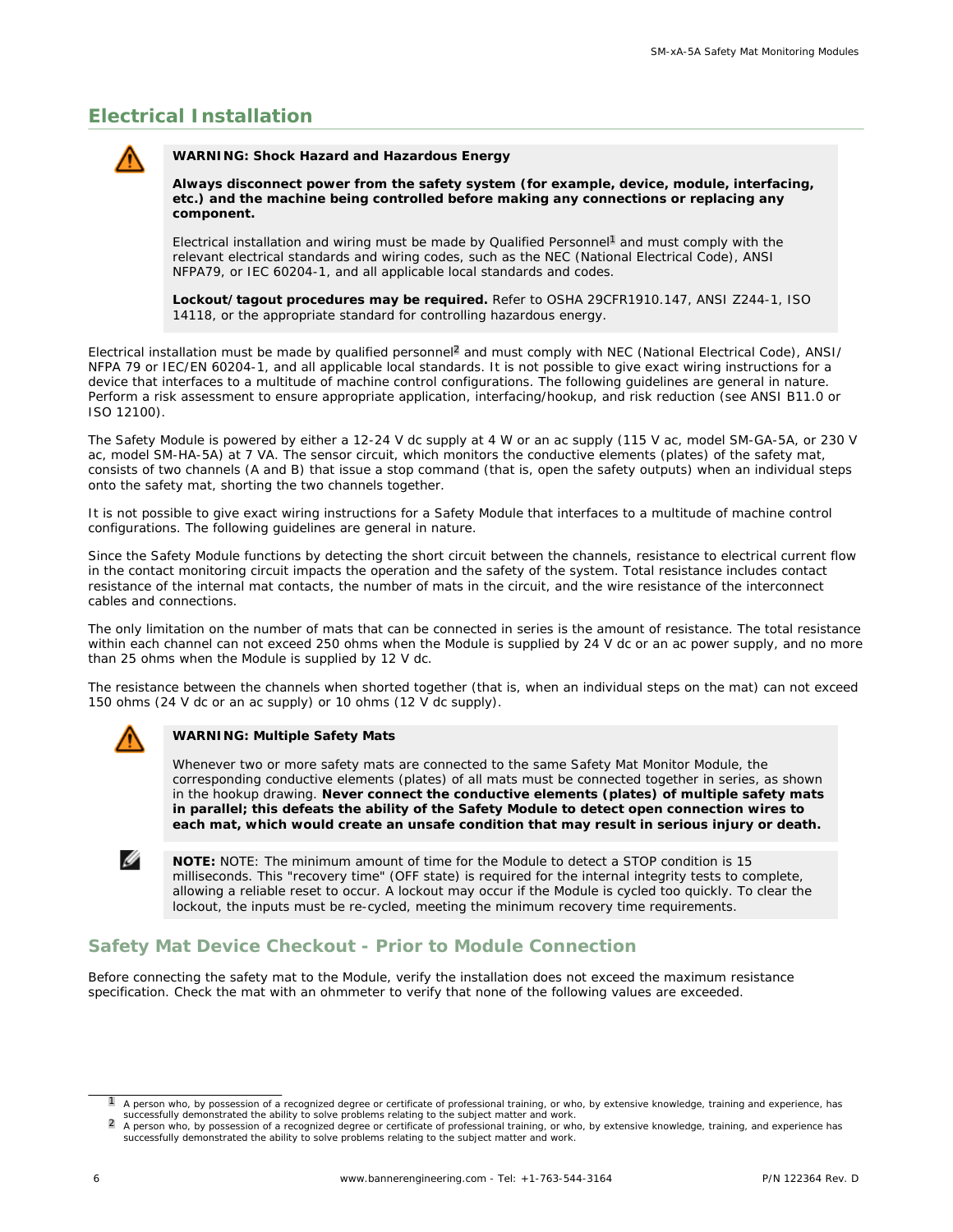- 1. Check the leadwire resistance.
	- a) Keeping track of which wire goes to which terminal, disconnect all 4 wires from the terminal blocks.

| b) Measure and record the resistance between the wires going to terminals S11 and S12: | (=Ra)            |
|----------------------------------------------------------------------------------------|------------------|
| c) Measure and record the resistance between the wires going to terminals S21 and S22: | $(=\mathsf{Rb})$ |

d) Review the values for Ra and Rb.

|                                                                      | <b>INDIANAL LITE VEHICLE TO THE END.</b>                                                              |                                                |                                                                 |                                                                                                                                                                                                                                                                                                               |
|----------------------------------------------------------------------|-------------------------------------------------------------------------------------------------------|------------------------------------------------|-----------------------------------------------------------------|---------------------------------------------------------------------------------------------------------------------------------------------------------------------------------------------------------------------------------------------------------------------------------------------------------------|
|                                                                      | If both Ra and Rb<br>are                                                                              | Then                                           |                                                                 |                                                                                                                                                                                                                                                                                                               |
|                                                                      | Less than 50 ohms                                                                                     | is 50 ohms or more for either, continue below. |                                                                 | The lead resistance is acceptable for all supply voltages; check the mat resistance next. If it                                                                                                                                                                                                               |
|                                                                      |                                                                                                       | Recheck Ra and Rb.                             |                                                                 | Less than 500 ohms The lead resistance is acceptable for an AC supply and for a DC supply >20 V. If resistance is<br>acceptable for your supply, check the mat resistance next. If resistance is not acceptable,<br>lower the lead resistance by shortening the leadwires or by increasing the wire diameter. |
|                                                                      | 2. Check the mat resistance.                                                                          |                                                |                                                                 |                                                                                                                                                                                                                                                                                                               |
|                                                                      |                                                                                                       |                                                |                                                                 | a) Step on the mat in various locations while taking the measurements listed below.                                                                                                                                                                                                                           |
|                                                                      |                                                                                                       |                                                |                                                                 | b) Measure and record the highest observed resistance between S11 and S21: ________ (=Rc)                                                                                                                                                                                                                     |
|                                                                      |                                                                                                       |                                                |                                                                 | c) Measure and record the highest observed resistance between S21 and S22: ________ (=Rd)                                                                                                                                                                                                                     |
|                                                                      | d) Review the values for Rc and Rd.                                                                   |                                                |                                                                 |                                                                                                                                                                                                                                                                                                               |
|                                                                      | If both Rc and Rd are                                                                                 |                                                |                                                                 | Then                                                                                                                                                                                                                                                                                                          |
|                                                                      | Less than 10 ohms                                                                                     |                                                |                                                                 | The mat and leadwire resistance is acceptable for all supply<br>voltages and the safety mat checkout is complete.                                                                                                                                                                                             |
|                                                                      | Less than 150 ohms AND you are using an<br>AC supply or DC supply greater than 20 V dc                |                                                |                                                                 | The mat and leadwire resistance is acceptable and the safety mat<br>checkout is complete.                                                                                                                                                                                                                     |
|                                                                      | Any other value                                                                                       |                                                |                                                                 | If resistance is not acceptable, proceed to the next step.                                                                                                                                                                                                                                                    |
|                                                                      | 3. Connect the ohmmeter to the wires to be connected to S11-S12 (Channel A), and note the resistance. |                                                |                                                                 |                                                                                                                                                                                                                                                                                                               |
|                                                                      | 4. Connect the ohmmeter to the wires to be connected to S21-S22 (Channel B), and note the resistance. |                                                |                                                                 |                                                                                                                                                                                                                                                                                                               |
| 5. Perform the following calculation: $Rm = (Rc + Rd - Ra - Rb)/2$ . |                                                                                                       |                                                |                                                                 |                                                                                                                                                                                                                                                                                                               |
|                                                                      | If Rm is:                                                                                             | Then                                           |                                                                 |                                                                                                                                                                                                                                                                                                               |
|                                                                      | Less than 10 ohms                                                                                     |                                                |                                                                 | The mat resistance is acceptable for all supply voltages; the safety mat<br>checkout is complete.                                                                                                                                                                                                             |
|                                                                      | Less than 150 ohms AND you are using<br>an AC supply or DC supply greater than complete.<br>20 V dc   |                                                | The mat resistance is acceptable and the safety mat checkout is |                                                                                                                                                                                                                                                                                                               |
|                                                                      | Any other value                                                                                       |                                                |                                                                 | The resistance in the mat is too high for safe operation. Replace the<br>safety mat. Repeat the mat resistance checkout for the new mat.                                                                                                                                                                      |



**WARNING: Safety Mat Resistance Values**

**Exceeding the maximum resistance** *between the monitoring channels* **(usually due to degradation of the mat) can result in the increase of response time or complete loss of the sensing function of the safety mat, when it is stepped on (shorted). This can result in serious injury or death.**

Exceeding the maximum resistance *within a contact monitoring channel* can result in the Module issuing a stop command (opening the safety outputs) when no person is present.

**To ensure proper operation, verify the quality and specifications of the mat being connected to this Module, and perform periodic checks of the safety mat's resistance, as described in the Safety Mat Initial Checkout.**

#### **Connection of Reset Switch**

The reset circuit switch can be any mechanical switch, such as a normally open momentary switch, or a two-position key switch. The reset switch must be capable of reliably switching 12 to 30 V dc at 20 to 50 milliamps. As shown in the hookup drawings, the reset switch connects between Safety Module terminals S33 and S34.

The reset switch must be located outside of – and not be accessible from – the area of dangerous motion, and must be positioned so that any area of dangerous motion may be observed by the switch operator during the reset procedure. See warning below.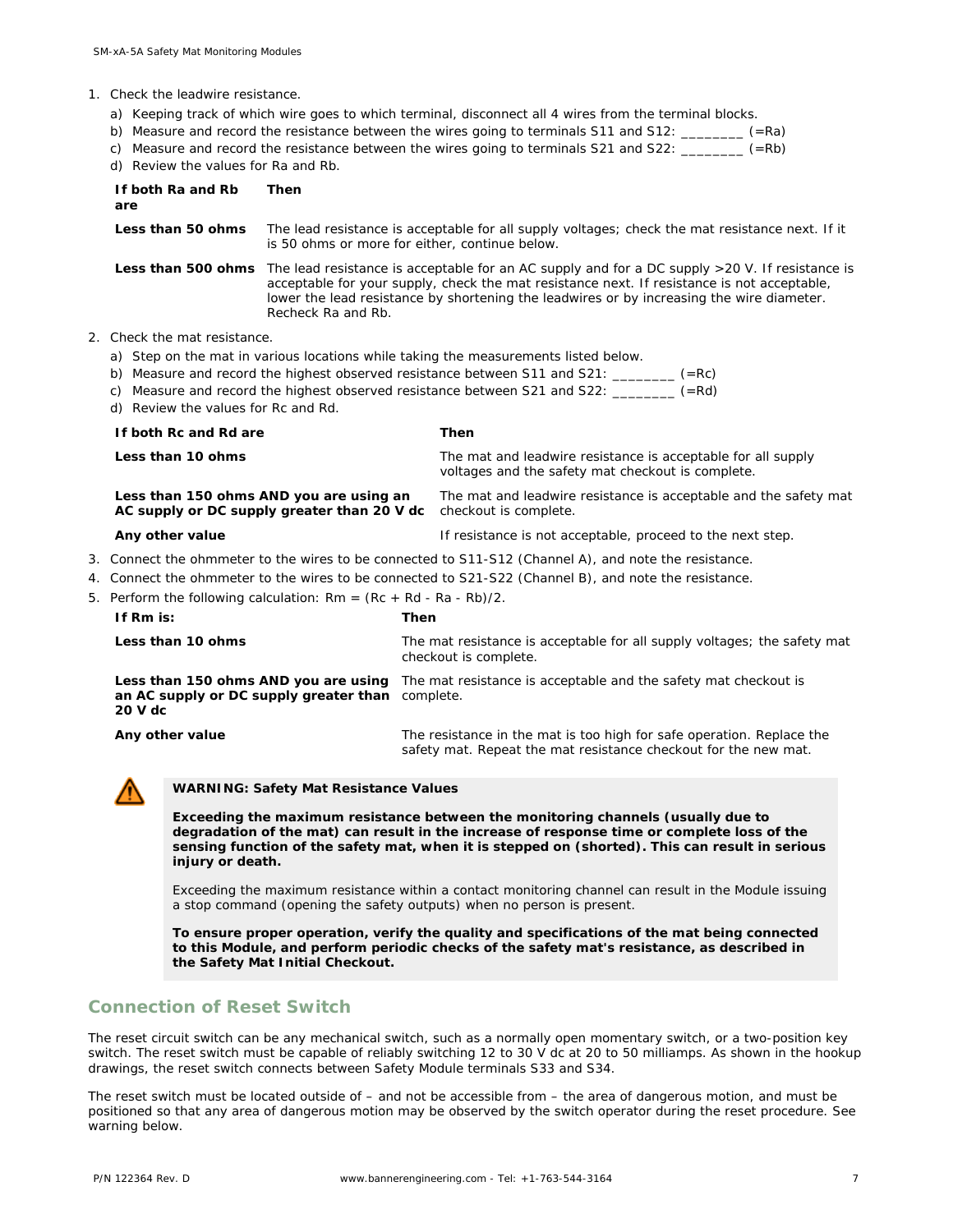

**WARNING: Reset Switch Location**

**All reset switches must be accessible only from outside, and in full view of, the hazardous area. Reset switches must also be out of reach from within the safeguarded space, and must be protected against unauthorized or inadvertent operation** (for example, through the use of rings or guards). If any areas are not visible from the reset switch(es), additional means of safeguarding must be provided. **Failure to do so may result in serious bodily injury or death.**

#### **Automatic Reset Mode**

The Safety Module may be configured (via hookup) for automatic reset. If no MSC contacts are monitored, install a jumper between terminals S32 and S35 (see hookups). The Safety Module will reset (and its outputs energize) as soon as the switch returns to its armed (closed-contact) position.

Automatic reset is useful for some automated processes. **However, if automatic reset is used, it is necessary to provide a means of preventing resumption of hazardous machine motion, until an alternate reset procedure is performed.** The alternate procedure must include a reset/restart switch, located outside the area of dangerous motion and positioned so that any area of dangerous motion may be observed by the switch operator during the reset procedure. See Warning.



**WARNING: Reset Routine Required**

U.S. and international standards require that a reset routine be performed after clearing the cause of a stop condition (for example, arming an E-stop button, closing an interlocked guard, etc.). **Allowing the machine to restart without actuating the normal start command/device can create an unsafe condition which may result in serious injury or death.**

#### **Connection to the Machine to be Controlled**

The machine hookup diagram shows a generic connection of the Safety Module's redundant output circuits to the master stop control elements (MSCs). An MSC is defined as an electrically powered device, external to the Safety Module, which stops the machinery being controlled by immediately removing electrical power to the machine and (when necessary) by applying braking to dangerous motion. This stopping action is accomplished by removing power to the actuator of either MSC.

## **External Device Monitoring**

To satisfy the requirements of Control Reliability (OSHA and ANSI), Category 3 and 4 of ISO 13849-1 (EN 954-1), the Master Stop Control Elements (MSCs) must each offer a normally closed, forced-guided (mechanically linked) monitor contact. Connect one normally closed monitor contact from each master stop control element in series to S31 and S32.

In operation, if one of the switching contacts of either MSC fails in the energized condition, the associated monitor contact will remain open. Therefore, it will not be possible to reset the Safety Module. If no MSC-monitor contacts are monitored, a jumper must be installed between terminals S31-S32, as shown in the hookup drawings. It is the user's responsibility to ensure that any single failure will not result in a hazardous condition and will prevent a successive machine cycle.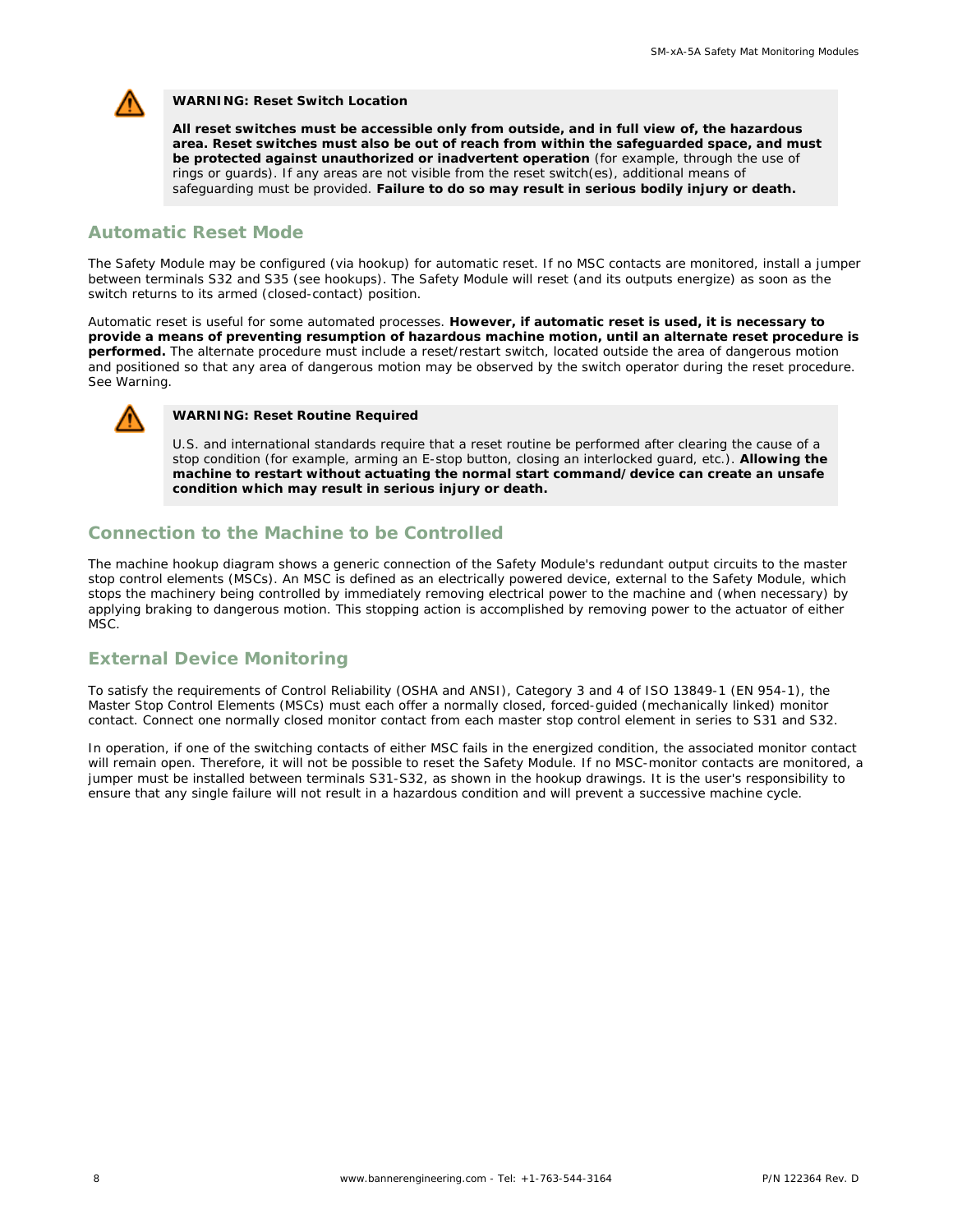

*Figure 3. Hookup to a Four-Wire Safety Mat*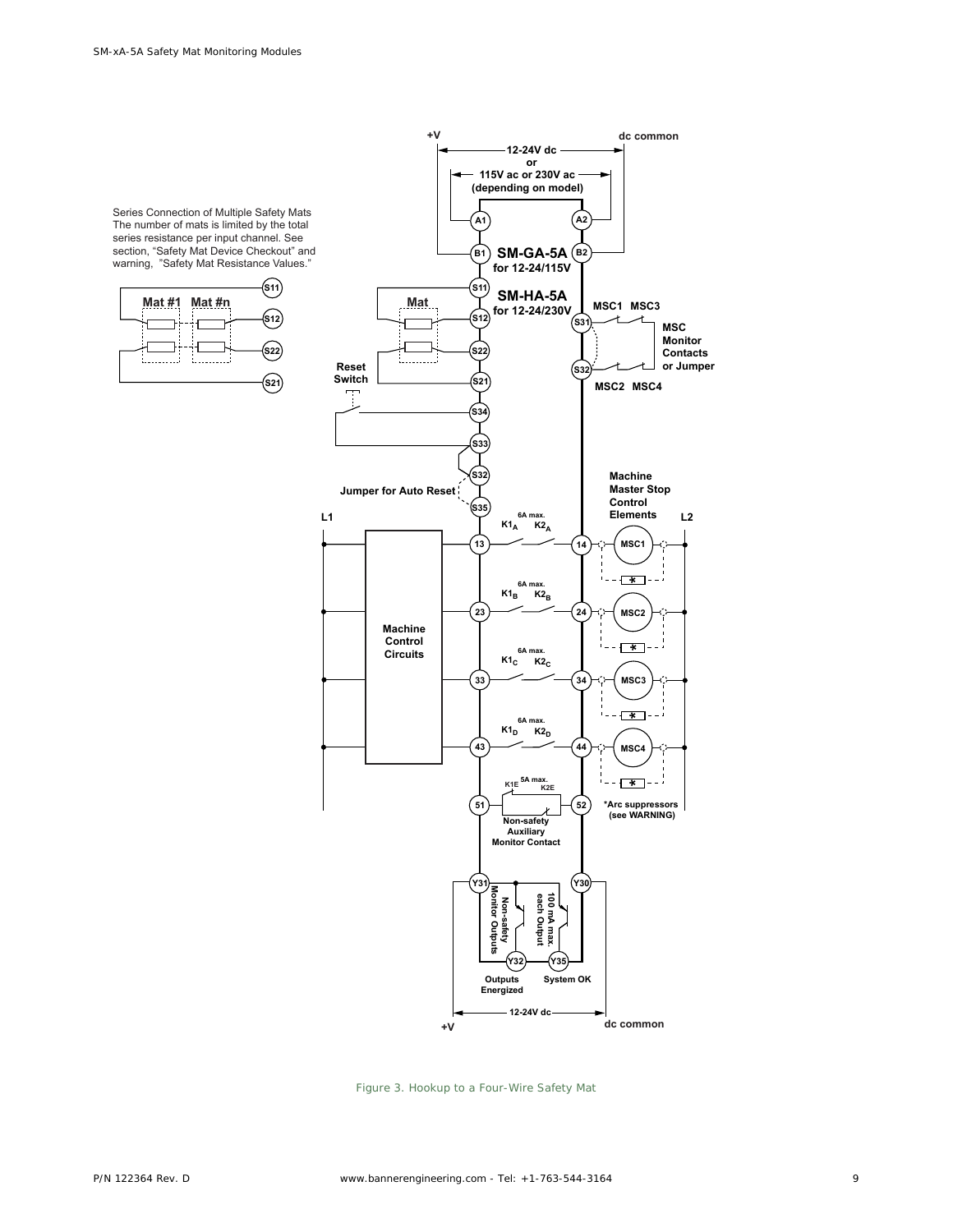

**WARNING: Wiring of Arc Suppressors**

**If arc suppressors are used, they MUST be installed as shown** across the actuator coil of the stop control elements (MSCs or MPCEs). **NEVER install suppressors directly across the output contacts of the Safety Device or Module.** It is possible for suppressors to fail as a short circuit. If installed directly across the output contacts, **a short-circuited suppressor creates an unsafe condition which may result in serious injury or death.**



**WARNING: Interfacing MSCs**

Do not wire an intermediate device(s) (for example, PLC, PES, PC) between the Safety Module outputs and the Master Stop Control Element it switches in such a manner that in the event of a failure there is a loss of the safety stop command, or in such a manner that the safety function can be suspended, overridden, or defeated, unless accomplished with the same or greater degree of safety.

Whenever forced-guided, mechanically linked relays are added as intermediate switching devices, a normally closed (N.C.) forced-guided monitor contact from each relay must be added to the series feedback loop between Safety Module terminals S31 and S32.

## **Overvoltage Category II and III Installations (EN50178 and IEC60664-1)**

The Safety Module is rated for Overvoltage Category III when voltages of 1 V to 150 V ac/dc are applied to the output relay contacts. It is rated for Overvoltage Category II when voltages of 151 V to 250 V ac/dc are applied to the output relay contacts and no additional precautions are taken to attenuate possible overvoltage situations in the supply voltage. The Module can be used in an Overvoltage Category III environment (with voltages of 151 V to 250 V ac/dc) if care is taken either to reduce the level of electrical disturbances seen by the Module to Overvoltage Category II levels by installing surge suppressor devices (for example, arc suppressors), or to install extra external insulation in order to isolate both the Safety Module and the user from the higher voltage levels of a Category III environment.

**For Overvoltage Category III installations with applied voltages from 151 V to 250 V ac/dc applied to the output contact(s):** the Safety Module may be used under the conditions of a higher overvoltage category where appropriate overvoltage reduction is provided. Appropriate methods include:

- An overvoltage protective device
- A transformer with isolated windings
- A distribution system with multiple branch circuits (capable of diverting energy of surges)
- A capacitance capable of absorbing energy of surges
- A resistance or similar damping device capable of dissipating the energy of surges

When switching inductive ac loads, it is good practice to protect the Safety Module outputs by installing appropriately-sized arc suppressors. However, if arc suppressors are used, they must be installed across the load being switched (for example, across the coils of external safety relays), and never across the Safety Module's output contacts (see WARNING, Arc Suppressors).

## **Auxiliary Monitor Contact/Solid-State Monitor Outputs Connection**

The action of the auxiliary monitor contact, terminals 51-52, inversely "follows" the action of the safety outputs. Two additional solid-state monitor outputs (at terminals Y32 and Y35) each are capable of switching up to 100 mA at 12- 24 V dc. The output at terminal Y32 follows the action of the output circuits (K1 and K2); the output at terminal Y35 opens (low signal) when there is a loss of power or a fault is detected. **These outputs are to be used only for nonsafety functions** (typically, to communicate the status of the Safety Module to a programmable logic controller). See the appropriate figure for wiring information.

## **Safety Mat Module Initial Checkout Procedure**



#### **WARNING:**

**Checkouts for Multiple Safety Devices**. If more than one safety mat is series-connected to one Safety Mat Monitor Module, run this checkout procedure individually for each mat.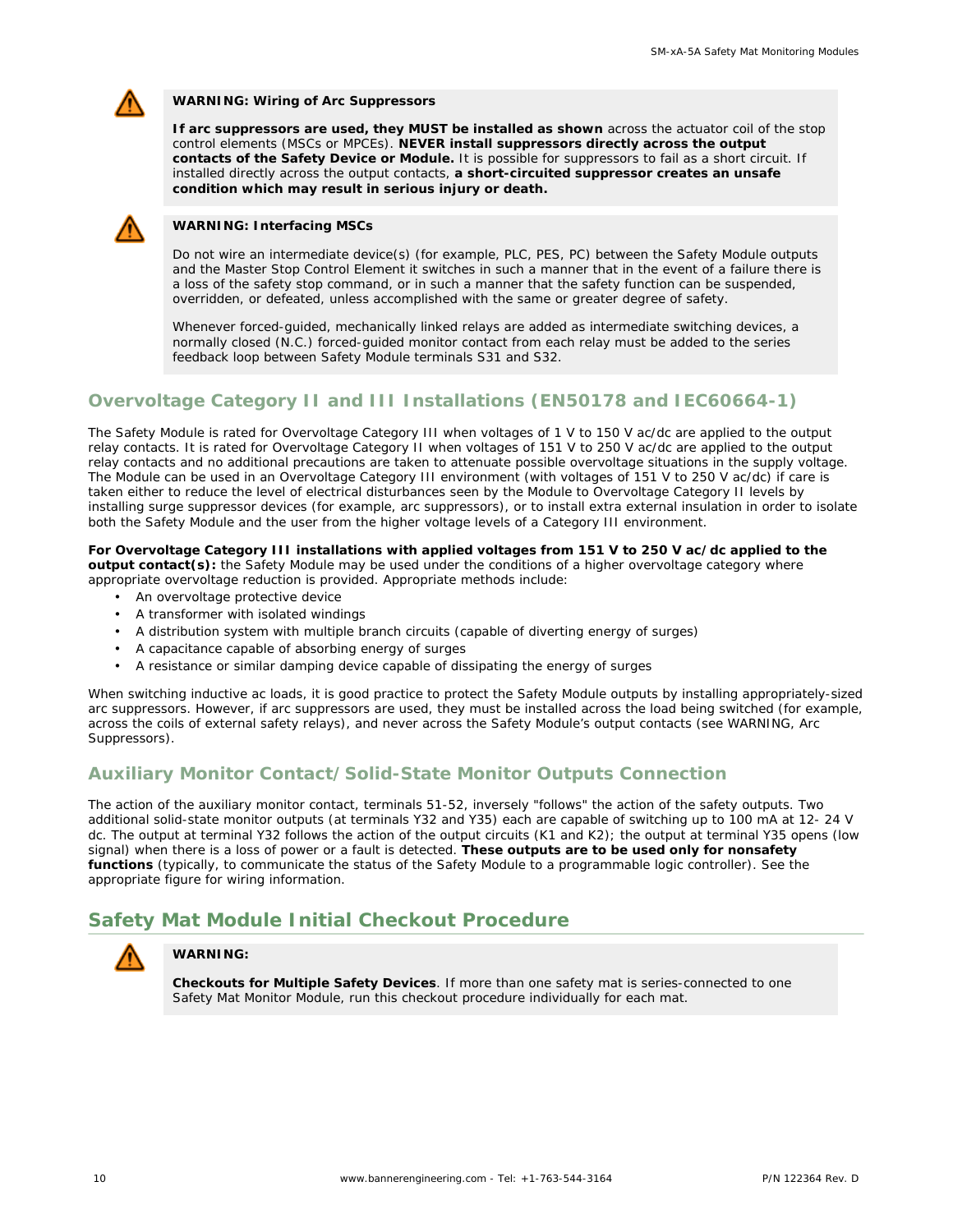

**CAUTION: Disconnect Power Prior to Checkout**

**Before performing the initial checkout procedure, make certain all power is disconnected from the machine to be controlled.**

Dangerous voltages may be present along the Safety Module wiring barriers whenever power to the machine control elements is On. **Exercise extreme caution whenever machine control power is or may be present. Always disconnect power to the machine control elements before opening the enclosure housing of the Safety Module.**

- 1. Remove power to the machine control elements, if it is already connected.
- 2. Apply force to the mat's sensing area, using a test piece as outlined in the mat manufacturer's literature, or the appropriate standard.
- 3. Apply input power to the Safety Mat Monitor Module at terminals A1 and A2 or B1 and B2. Verify that only the Power indicator LED is ON.
- 4. Remove the test piece from the safety mat (clear the mat sensing area).
- 5. **Manual Reset mode**: Ch1 and Ch2 indicators should be flashing. Close and reopen the Reset switch.
- 6. Verify that the Ch1 and Ch2 indicators both come ON. If only one indicator comes ON or if any indicator is flashing, refer to the Troubleshooting section for more information. Return to step 2 after correcting the problem.
- 7. Apply force in several locations (using a test piece) to the mat's sensing area, per the mat manufacturer's recommendations. Verify that the Ch1 and Ch2 indicators turn OFF simultaneously. If either indicator does not go OFF, disconnect the input power and check all wiring. Return to step 2 after correcting the problem.
- 8. Repeat for each safety mat individually.
- 9. Close and secure the enclosure. Apply power to the machine control elements and perform the following Periodic Checkout Procedure.

# **Safety Mat System Periodic Checkout Procedure**

Verify the functioning of the safety mat monitoring system periodically to ensure proper operation (see also the machine manufacturer's recommendations).



#### **WARNING:**

Checkouts for Multiple Safety Devices. If more than one safety mat is series-connected to one Safety Mat Monitor Module, run this checkout procedure individually for each mat.

- 1. With the machine running, apply force to the mat's sensing area, using a test piece as described in the mat manufacturer's literature, or the appropriate standard. Verify that the machine stops within the expected time period.
- 2. Remove the test piece from the safety mat. Verify that the machine does not restart.
- 3. Close and then open the Reset switch (if using Manual Reset mode). Verify that the machine cycle can be restarted by normal initiation.
- 4. Repeat for each safety mat individually.

## **Troubleshooting**

Use the LED display to help diagnose the problem. After fixing the fault:

- Manual Reset configured step ON and OFF the mat to clear the lockout.
- Auto Reset configured the outputs turn ON immediately.

The Fault LED turns OFF if the proper repair has been made.

| Condition             | <b>Indicator Status</b>      | Possible Causes or Solution                                                                            |
|-----------------------|------------------------------|--------------------------------------------------------------------------------------------------------|
| Module will not reset | Power LED ON                 | Waiting for manual reset:                                                                              |
|                       | Fault LED OFF                | EDM monitoring contacts are not closed. Check MSCs.<br>Check jumper at S32-S35 (auto reset) or S32-S33 |
|                       | Ch1 LED Flashing             | (manual reset).<br>• Check reset button connection.                                                    |
|                       | Ch <sub>2</sub> LED Flashing |                                                                                                        |
| No fault indicated    | Power LED ON                 | Safety mat appears actuated:                                                                           |
|                       | Fault LED OFF                | Check mat for damage or heavy debris.<br>Check for proper wiring.                                      |
|                       | Ch <sub>1</sub> LED OFF      | Check for a short in the wiring.                                                                       |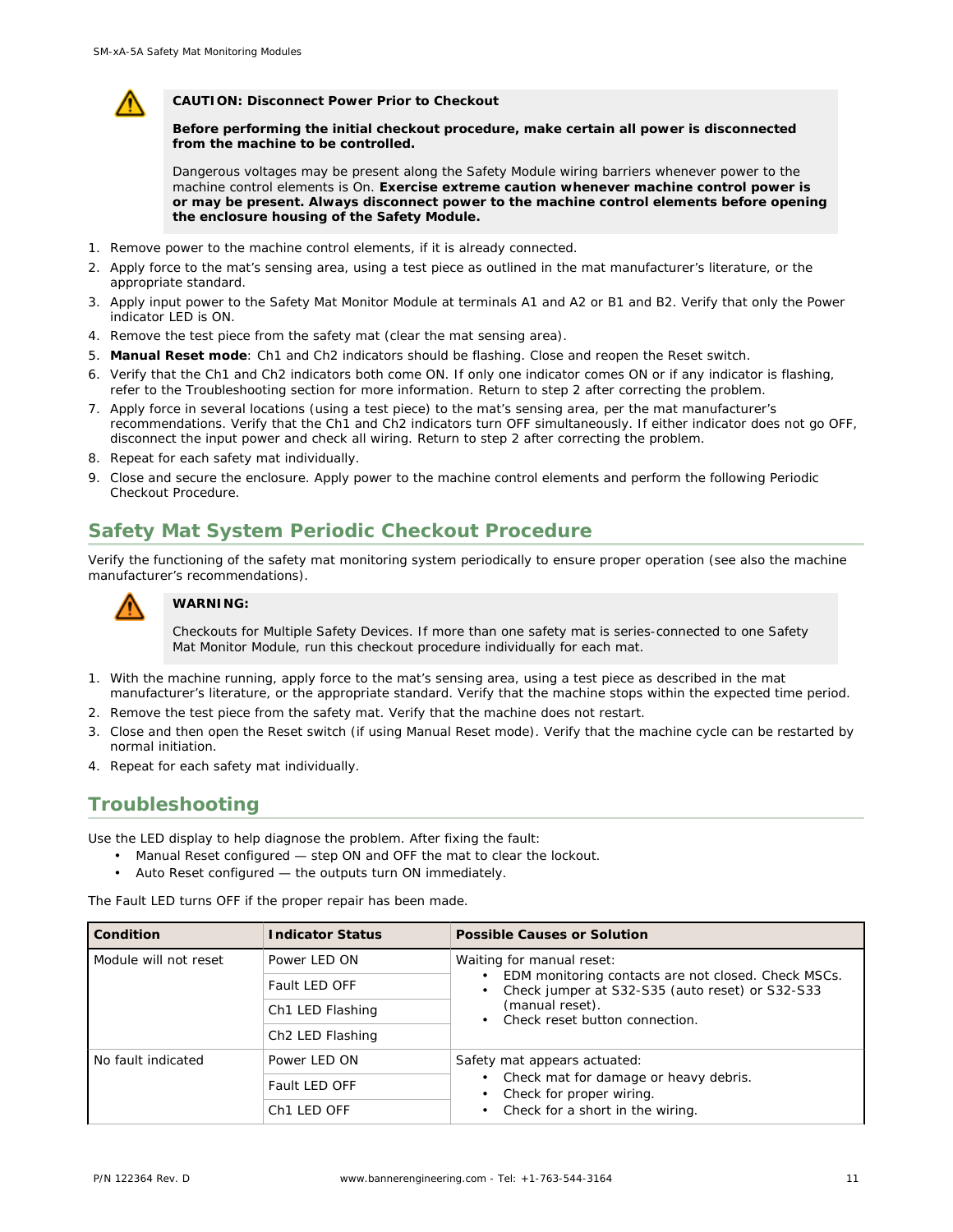| Condition            | <b>Indicator Status</b> | Possible Causes or Solution                                                                                                                                 |
|----------------------|-------------------------|-------------------------------------------------------------------------------------------------------------------------------------------------------------|
|                      | Ch <sub>2</sub> LED OFF |                                                                                                                                                             |
| No fault indicated   | Power LED ON            | Channel 1 open:                                                                                                                                             |
|                      | Fault LED ON*           | • Check wiring to S11-S12.<br>Check connectors are properly seated.                                                                                         |
|                      | Ch1 LED OFF             |                                                                                                                                                             |
|                      | Ch <sub>2</sub> LED ON  |                                                                                                                                                             |
| No fault indicated   | Power LED ON            | Channel 2 open:                                                                                                                                             |
|                      | Fault LED ON*           | Check wiring to S21-S22.<br>Check connectors are properly seated.                                                                                           |
|                      | Ch <sub>1</sub> LED ON  |                                                                                                                                                             |
|                      | Ch <sub>2</sub> LED OFF |                                                                                                                                                             |
| Fault                | Power LED ON            | Possible temporary fault:                                                                                                                                   |
|                      | Fault LED ON*           | • Check for loose wiring.<br>Actuate the mat to clear the fault.                                                                                            |
|                      | Ch1 LED ON              | Possible internal fault:                                                                                                                                    |
|                      | Ch <sub>2</sub> LED ON  | • Return to factory for repair or replacement.                                                                                                              |
|                      | All LEDS OFF            | Possible fault in the machine control or wiring to the Module:<br>Check input power connections or external fuses.<br>Check connectors are properly seated. |
|                      | Dim LEDs                | Power LED dim:<br>Check power supply capacity and load.<br>Other LEDs dim:<br>May glow during power-up (normal).<br>Check power supply load and capacity.   |
|                      | *Fault LED Flickers     | This is normal while the Fault LED is ON.                                                                                                                   |
| MSCs do not energize | Power LED ON            | Possible fault in machine control or an open circuit between                                                                                                |
|                      | Fault LED OFF           | machine control and MSCs:<br>Check continuity of safety outputs (for example,<br>$\bullet$                                                                  |
|                      | Ch1 LED ON              | between terminals 13 and 14).<br>Check control wires and connectors.                                                                                        |
|                      | Ch <sub>2</sub> LED ON  | <b>Check MSCs</b>                                                                                                                                           |

## **Repairs**

Contact Banner Engineering for troubleshooting of this device. **Do not attempt any repairs to this Banner device; it contains no field-replaceable parts or components.** If the device, device part, or device component is determined to be defective by a Banner Applications Engineer, they will advise you of Banner's RMA (Return Merchandise Authorization) procedure.



**Important:** If instructed to return the device, pack it with care. Damage that occurs in return shipping is not covered by warranty.



**CAUTION: Abuse of Module After Failure**

If an internal fault has occurred and the Module will not reset, **do not tap, strike, or otherwise attempt to correct the fault by a physical impact to the housing.** An internal relay may have failed in such a manner that its replacement is required.

**If the Module is not immediately replaced or repaired, multiple simultaneous failures may accumulate such that the safety function can not be guaranteed.**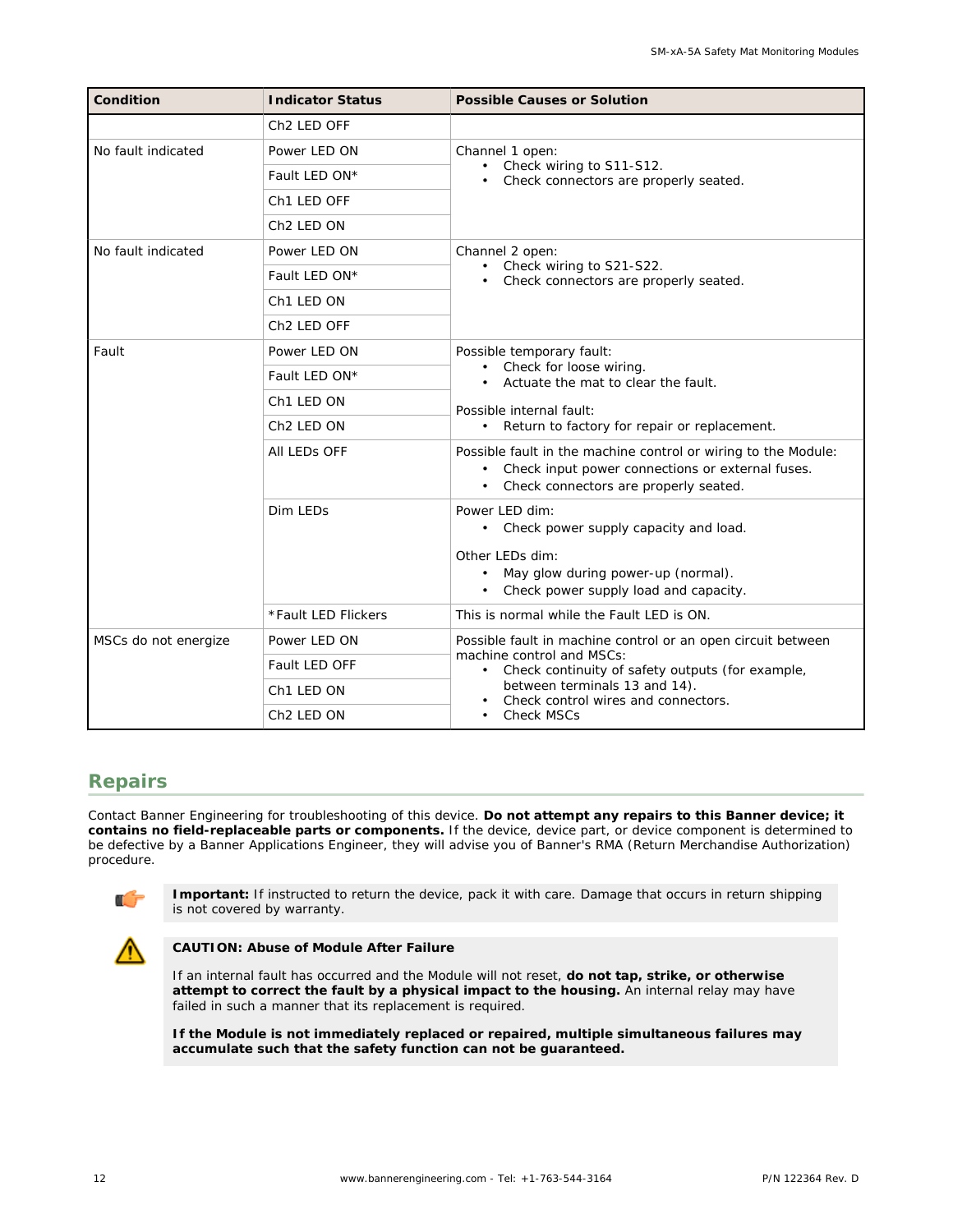# **Specifications**

| Category                                                                                                                                                                                                                                                                                                                     | Specification                                                                                                                                                                                                                                          |                                                                  |                                                                                                                                                                                            |  |  |
|------------------------------------------------------------------------------------------------------------------------------------------------------------------------------------------------------------------------------------------------------------------------------------------------------------------------------|--------------------------------------------------------------------------------------------------------------------------------------------------------------------------------------------------------------------------------------------------------|------------------------------------------------------------------|--------------------------------------------------------------------------------------------------------------------------------------------------------------------------------------------|--|--|
| Supply Voltage and<br>Current                                                                                                                                                                                                                                                                                                | AI-A2: 115 V ac (model SM-GA-5A) or 230 V ac (model SM-HA-5A) ±15%, 50/60 Hz                                                                                                                                                                           |                                                                  |                                                                                                                                                                                            |  |  |
|                                                                                                                                                                                                                                                                                                                              | BI-B2: 11 V dc to 27.6 V dc                                                                                                                                                                                                                            |                                                                  |                                                                                                                                                                                            |  |  |
|                                                                                                                                                                                                                                                                                                                              | Connect the Safety Module only to a SELV (safety extra-low voltage, for circuits without earth ground) or a PELV<br>(protected extra-low voltage, for circuits with earth ground) power supply, according to EN IEC 60950, NEC Class 2.                |                                                                  |                                                                                                                                                                                            |  |  |
| Power Consumption                                                                                                                                                                                                                                                                                                            | Approx. 4 W / 7 VA                                                                                                                                                                                                                                     |                                                                  |                                                                                                                                                                                            |  |  |
| Supply Protection Circuitry                                                                                                                                                                                                                                                                                                  | Protected against transient voltages and reverse polarity                                                                                                                                                                                              |                                                                  |                                                                                                                                                                                            |  |  |
| Overvoltage Category                                                                                                                                                                                                                                                                                                         |                                                                                                                                                                                                                                                        | Output relay contact voltage of 1 V to 150 V ac/dc: category III |                                                                                                                                                                                            |  |  |
|                                                                                                                                                                                                                                                                                                                              | Output relay contact voltage of 151 V to 250 V ac/dc: category III, if appropriate overvoltage reduction is provided, as<br>described earlier.                                                                                                         |                                                                  |                                                                                                                                                                                            |  |  |
| Pollution Degree                                                                                                                                                                                                                                                                                                             | $\overline{2}$                                                                                                                                                                                                                                         |                                                                  |                                                                                                                                                                                            |  |  |
| Relay Outputs                                                                                                                                                                                                                                                                                                                | 4 normally open (N.O.) output channels and 1 normally closed (N.C.) output                                                                                                                                                                             |                                                                  |                                                                                                                                                                                            |  |  |
|                                                                                                                                                                                                                                                                                                                              | Each normally open output channel is a series connection of contacts from two forced-guided (mechanically linked) relays,<br>K1-K2. The normally closed Aux. output channel is a parallel connection of contacts from two forced-guided relays, K1-K2. |                                                                  |                                                                                                                                                                                            |  |  |
|                                                                                                                                                                                                                                                                                                                              | Contacts: AgNi, 5 um gold-plated                                                                                                                                                                                                                       |                                                                  |                                                                                                                                                                                            |  |  |
| Low Current Rating: The 5 µm gold-plated contacts allow the switching of low current/low voltage. In these low-power<br>applications, multiple contacts can also be switched in series (for example, "dry switching"). To preserve the gold plating<br>on the contacts, do not exceed the following max. values at any time: |                                                                                                                                                                                                                                                        |                                                                  |                                                                                                                                                                                            |  |  |
|                                                                                                                                                                                                                                                                                                                              | Min. voltage: 1 V ac/dc                                                                                                                                                                                                                                |                                                                  | Max. voltage: 60 V                                                                                                                                                                         |  |  |
|                                                                                                                                                                                                                                                                                                                              | Min. current: 5 mA ac/dc                                                                                                                                                                                                                               |                                                                  | Max. current: 300 mA                                                                                                                                                                       |  |  |
|                                                                                                                                                                                                                                                                                                                              | Min. power: 5 mW (5 mVA)                                                                                                                                                                                                                               |                                                                  | Max. power: 7 W (7 VA)                                                                                                                                                                     |  |  |
|                                                                                                                                                                                                                                                                                                                              |                                                                                                                                                                                                                                                        |                                                                  | High Current Rating: If higher loads must be switched through one or more of the contacts, the minimum and maximum                                                                         |  |  |
|                                                                                                                                                                                                                                                                                                                              | values of the contact(s) changes to:                                                                                                                                                                                                                   |                                                                  |                                                                                                                                                                                            |  |  |
|                                                                                                                                                                                                                                                                                                                              | <b>EMERGENCY</b><br><b>STOP DEVICE</b>                                                                                                                                                                                                                 | Minimum                                                          | Maximum                                                                                                                                                                                    |  |  |
|                                                                                                                                                                                                                                                                                                                              | 29YL<br><b>LISTED</b>                                                                                                                                                                                                                                  | Voltage: 15 V ac/dc                                              | N.O. Safety Contacts (13-14, 23-24, 33-34, 43-44):<br>250 V ac / 24 V dc, 6 A resistive                                                                                                    |  |  |
|                                                                                                                                                                                                                                                                                                                              | IND. CONT. EQ.                                                                                                                                                                                                                                         |                                                                  | B300, Q300 (UL508)                                                                                                                                                                         |  |  |
|                                                                                                                                                                                                                                                                                                                              | 447V                                                                                                                                                                                                                                                   | Current: 250 mA ac/dc                                            | N.C. Auxiliary Contact (51-52): 250 V ac / 24 V dc, 5A<br>resistive                                                                                                                        |  |  |
|                                                                                                                                                                                                                                                                                                                              |                                                                                                                                                                                                                                                        |                                                                  | B300, Q300 (UL508)                                                                                                                                                                         |  |  |
|                                                                                                                                                                                                                                                                                                                              |                                                                                                                                                                                                                                                        | Power: 5 W (5 VA)                                                |                                                                                                                                                                                            |  |  |
|                                                                                                                                                                                                                                                                                                                              |                                                                                                                                                                                                                                                        | Minimum                                                          | Maximum - IEC60947-5-1                                                                                                                                                                     |  |  |
|                                                                                                                                                                                                                                                                                                                              |                                                                                                                                                                                                                                                        | Voltage: 15 V ac/dc                                              | N.O. Safety Contacts:                                                                                                                                                                      |  |  |
|                                                                                                                                                                                                                                                                                                                              |                                                                                                                                                                                                                                                        |                                                                  | AC-1: 250 V ac, 6 A; DC-1: 24 V dc, 6 A                                                                                                                                                    |  |  |
|                                                                                                                                                                                                                                                                                                                              |                                                                                                                                                                                                                                                        |                                                                  | AC-15: 230 V ac, 3 A; DC-13: 24 V dc, 4 A                                                                                                                                                  |  |  |
|                                                                                                                                                                                                                                                                                                                              |                                                                                                                                                                                                                                                        | Current: 250 mA ac/dc                                            | N.C. Auxiliary Contact:                                                                                                                                                                    |  |  |
|                                                                                                                                                                                                                                                                                                                              |                                                                                                                                                                                                                                                        |                                                                  | AC-1: 250 V ac, 5 A; DC-1: 24 V dc, 5 A                                                                                                                                                    |  |  |
|                                                                                                                                                                                                                                                                                                                              |                                                                                                                                                                                                                                                        |                                                                  | AC-15: 230 V ac, 2 A; DC-13: 24 V dc, 4 A                                                                                                                                                  |  |  |
|                                                                                                                                                                                                                                                                                                                              |                                                                                                                                                                                                                                                        | Power: 5 W (5 VA)                                                |                                                                                                                                                                                            |  |  |
|                                                                                                                                                                                                                                                                                                                              | Mechanical life: > 50,000,000 operations                                                                                                                                                                                                               |                                                                  |                                                                                                                                                                                            |  |  |
|                                                                                                                                                                                                                                                                                                                              | Electrical life: 150,000 cycles @ 1500 VA; 1,000,000 cycles @ 450 VA; 2,000,000 cycles @ 250 VA; 5,000,000 cycles @<br>125 VA                                                                                                                          |                                                                  |                                                                                                                                                                                            |  |  |
|                                                                                                                                                                                                                                                                                                                              |                                                                                                                                                                                                                                                        | of Arc Suppressors).                                             | NOTE: NOTE: Transient suppression is recommended when switching inductive loads. Install<br>suppressors across load. Never install suppressors across output contacts (see Warning, Wiring |  |  |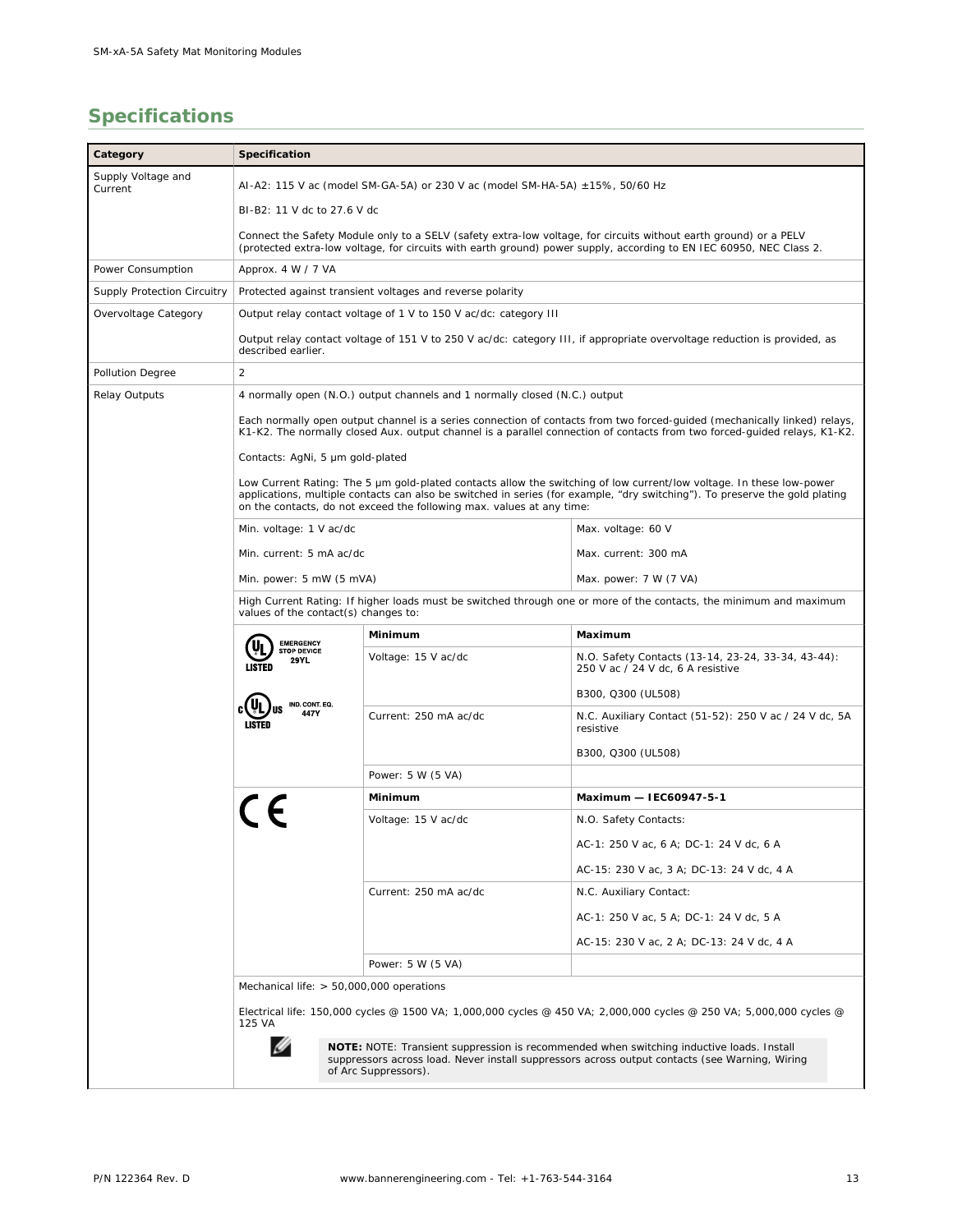| Category                    | Specification                                                                                                                                        |  |  |
|-----------------------------|------------------------------------------------------------------------------------------------------------------------------------------------------|--|--|
| Solid-State Outputs         | Two non-safety solid-state dc outputs                                                                                                                |  |  |
|                             | Output circuits require application of +12 to 24 V dc $\pm$ 15% at terminal Y31; dc common at Y30.                                                   |  |  |
|                             | Max. switching current: 100 mA at 12 to 24 V dc                                                                                                      |  |  |
|                             | Both outputs are protected against short circuits.                                                                                                   |  |  |
|                             | Output at Y32 monitors state of outputs – conducts (output high) when both K1 and K2 are energized.                                                  |  |  |
|                             | Output at Y35 conducts (output high) when in normal operation (no lockout).                                                                          |  |  |
| Output Response Time        | 35 ms max. (25 ms typical)                                                                                                                           |  |  |
| Input Requirements          | Safety mat normally open contact must be capable of switching 20 to 100 mA at 12 to 30 V dc; and must be closed > 25<br>ms for a valid stop command. |  |  |
|                             | V ac or 24 V dc Supply: Max. lead resistance 250 ohms; max. contact resistance: 150 ohms.                                                            |  |  |
|                             | 12 V dc Supply: Max. lead resistance 25 ohms; max. contact resistance: 10 ohms.                                                                      |  |  |
|                             | Reset switch: must have one normally open contact capable of switching 20 to 50 mA at 12 to 30 V dc.                                                 |  |  |
| OFF-State Recovery Time     | 350 ms maximum                                                                                                                                       |  |  |
| Indicators                  | 3 green LED indicators: Power ON, Channel 1 (high side), Channel 2 (low side)                                                                        |  |  |
|                             | 1 red LED indicator: indicates a fault condition (see Troubleshooting)                                                                               |  |  |
| Construction                | Polycarbonate housing. Rated NEMA 1, IEC IP20                                                                                                        |  |  |
| Mounting                    | Mounts to standard 35 mm DIN rail track. Safety Module must be installed inside an enclosure rated NEMA 3 (IEC IP54),<br>or better.                  |  |  |
| Vibration Resistance        | 10 to 60 Hz at 0.35 mm peak displacement per UL 991                                                                                                  |  |  |
|                             | 60 to 150 Hz at 5 g max.                                                                                                                             |  |  |
| <b>Operating Conditions</b> | Temperature: $0 °C$ to +50 °C (+32 °F to +122 °F), (surrounding air)                                                                                 |  |  |
|                             | 90% at +50 °C maximum relative humidity (non-condensing)                                                                                             |  |  |
| Design Standards            | Cat. 4 PL e per EN ISO 13849-1; SIL 3 per IEC 61508 and IEC 62061                                                                                    |  |  |
| Certifications              | CE<br>IND. CONT. EQ.<br>447V<br>LISTED<br>IND. CONT. EQ.<br>LISTED                                                                                   |  |  |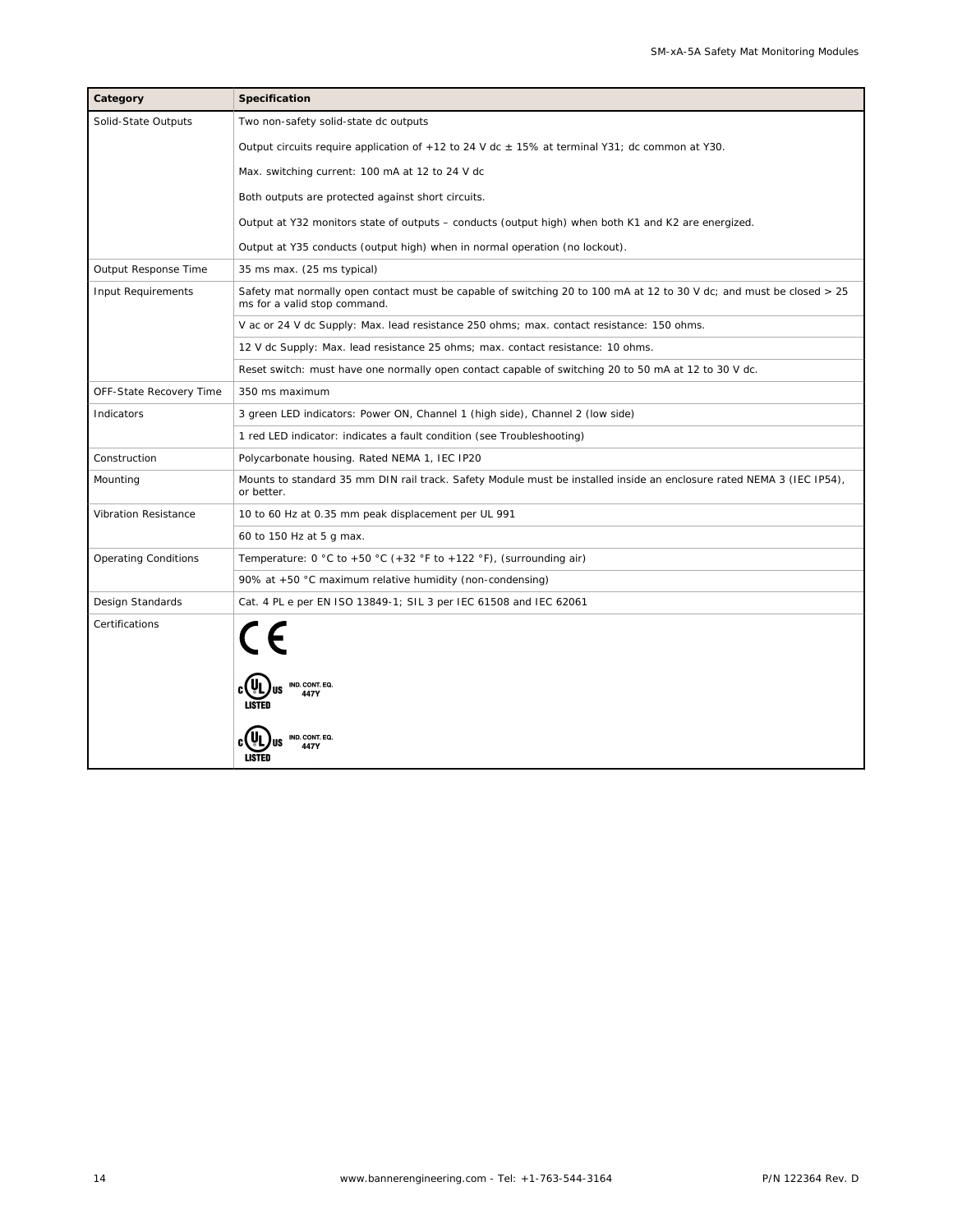## **Dimensions**

All measurements are listed in millimeters (inches), unless noted otherwise.





## **Certifications and Standards**

## **EC Declaration of Conformity (DoC)**

Banner Engineering Corp. herewith declares that the **SM-GA-5A and SM-HA-5A Safety Mat Monitoring Modules** are in conformity with the provisions of the Machinery Directive 2006/42/EC and all essential health and safety requirements have been met.

Representative in EU: Peter Mertens, Managing Director Banner Engineering Europe. Address: Park Lane, Culliganlaan 2F, 1831 Diegem, Belgium.

## **Standards and Regulations**

The list of standards below is included as a convenience for users of this Banner device. Inclusion of the standards below does not imply that the device complies specifically with any standard, other than those specified in the Specifications section of this manual.

**U.S. Application Standards**

ANSI B11.0 Safety of Machinery, General Requirements, and Risk Assessment

ANSI B11.19 Performance Criteria for Safeguarding

ANSI NFPA 79 Electrical Standard for Industrial Machinery

**International/European Standards**

ISO 12100 Safety of Machinery – General Principles for Design — Risk Assessment and Risk Reduction

IEC 60204-1 Electrical Equipment of Machines Part 1: General Requirements

ISO 13856-1 (EN1760-1), Safety of Machinery – Pressure-Sensitive Protective Devices

ISO 13855 (EN 999) The Positioning of Protective Equipment in Respect to Approach Speeds of Parts of the Human Body

IEC 61508 Functional Safety of Electrical/Electronic/Programmable Electronic Safety-Related Systems

IEC 62061 Functional Safety of Safety-Related Electrical, Electronic and Programmable Control Systems